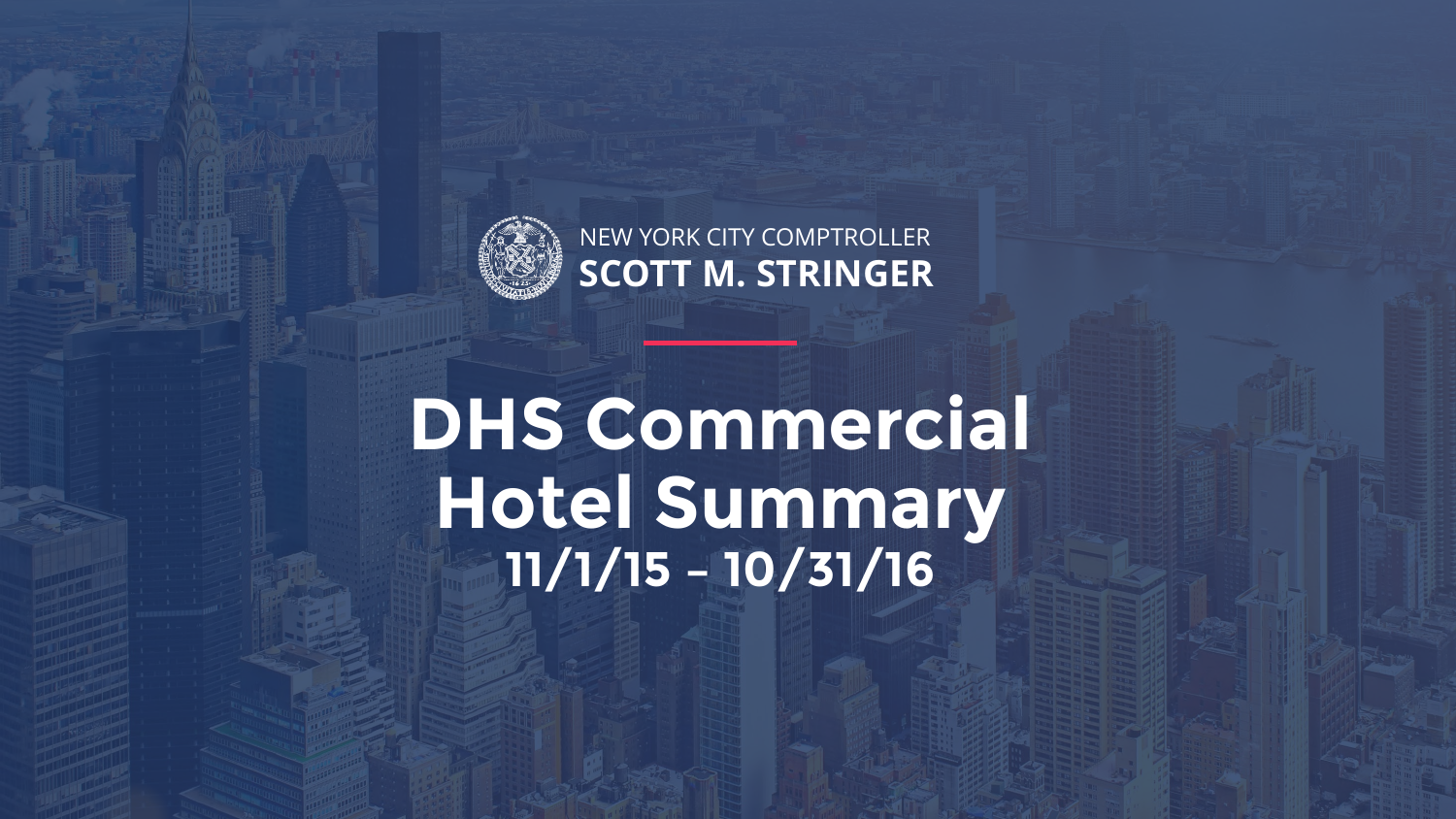# Growth in Commercial Hotel Bookings, 11/1/15 - 10/31/16

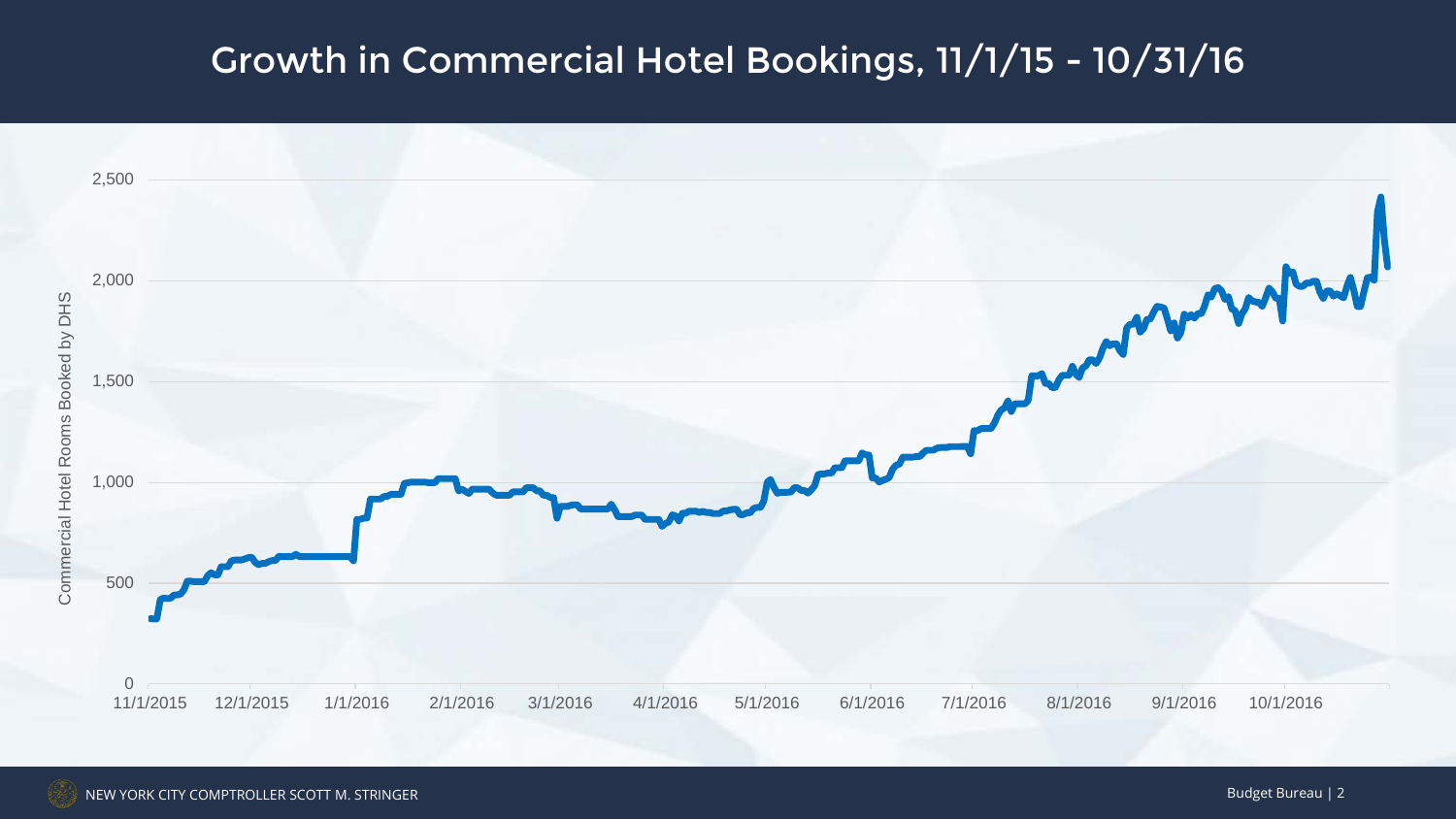# Growth in Commercial Hotel Expenses, 11/1/15 - 10/31/16

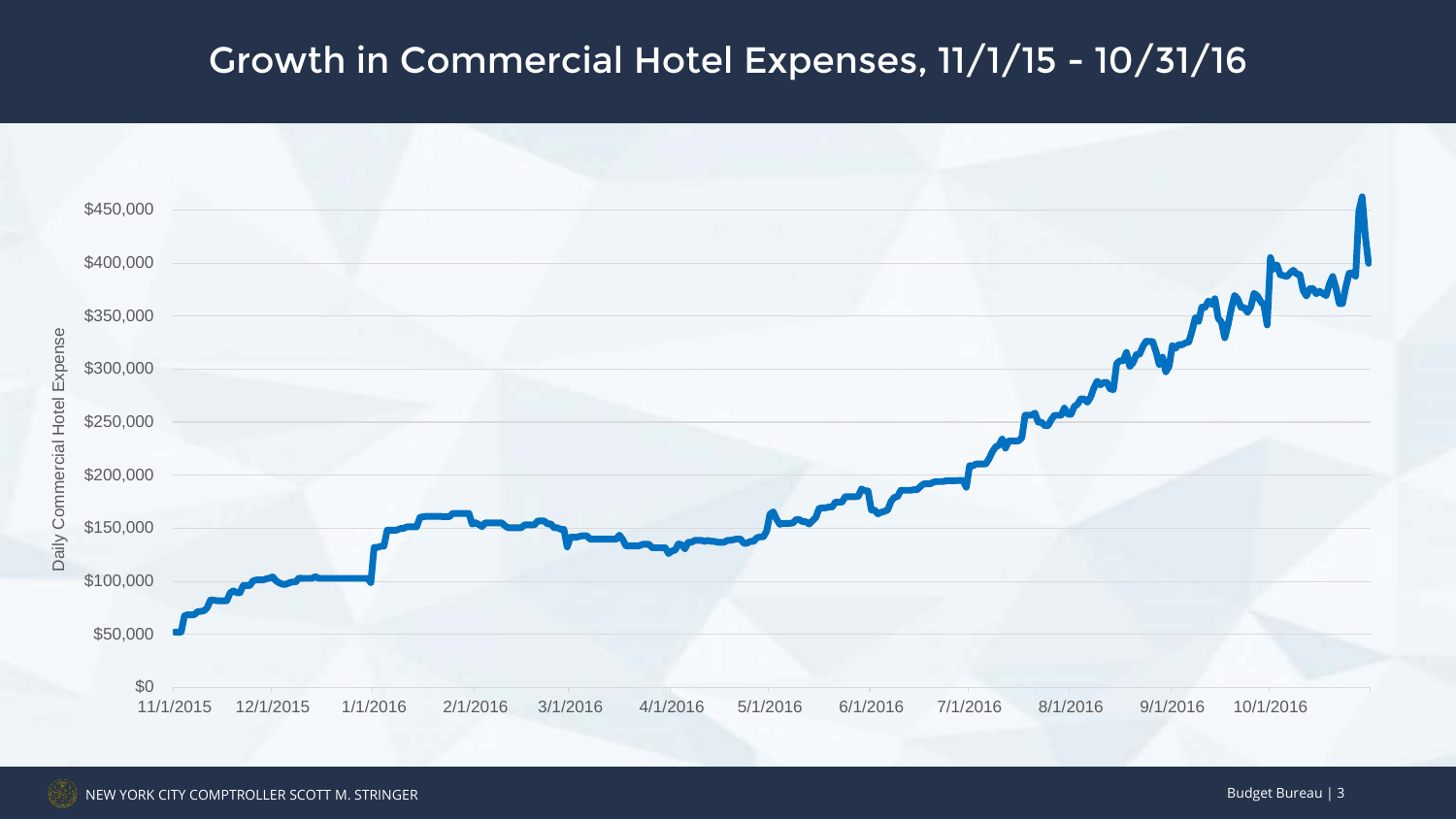#### Estimated Population Growth in Commercial Hotels Booked by DHS, 11/1/15 - 10/31/16

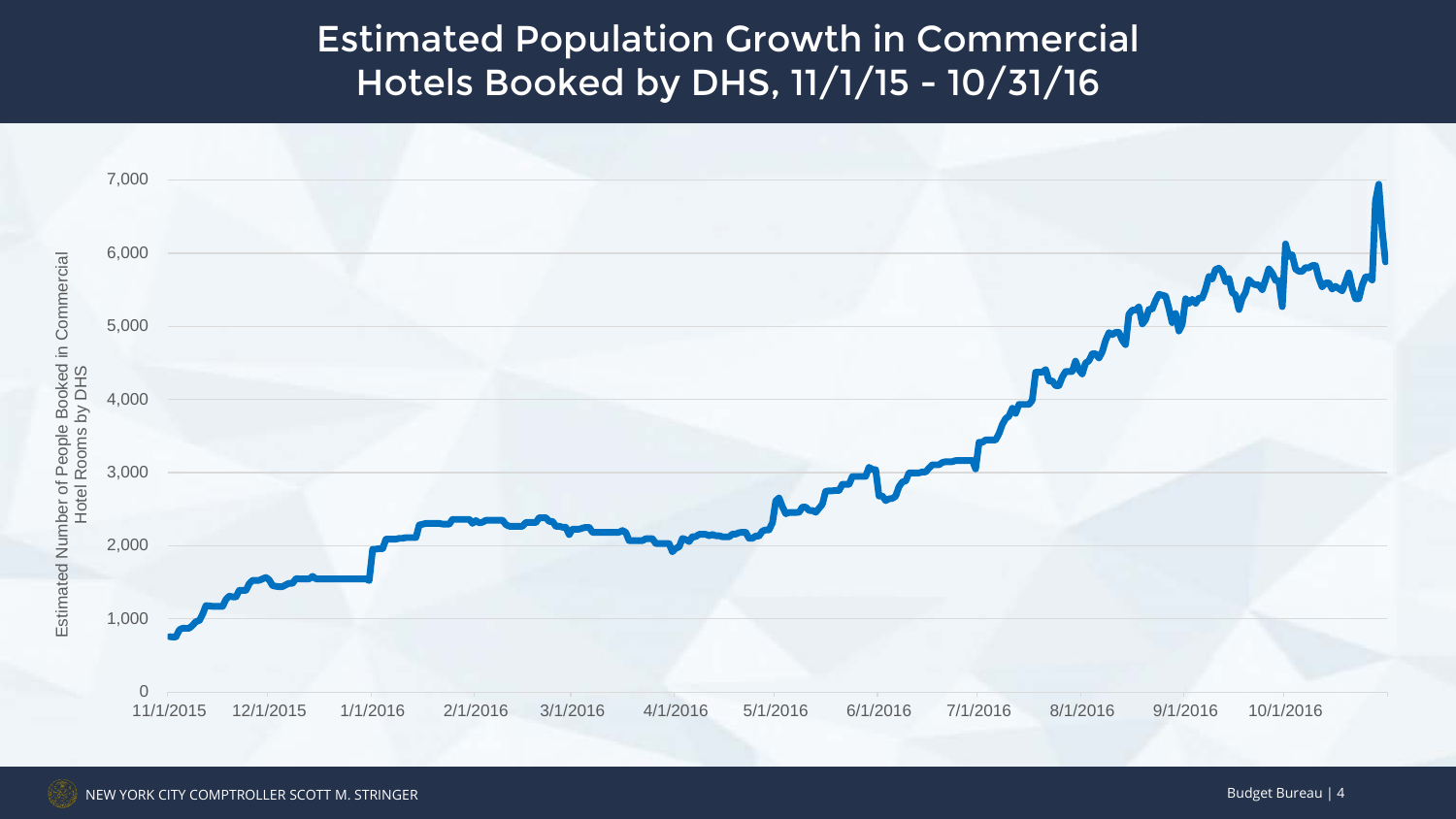#### DHS Commercial Hotel Bookings - Average Monthly Room Rate

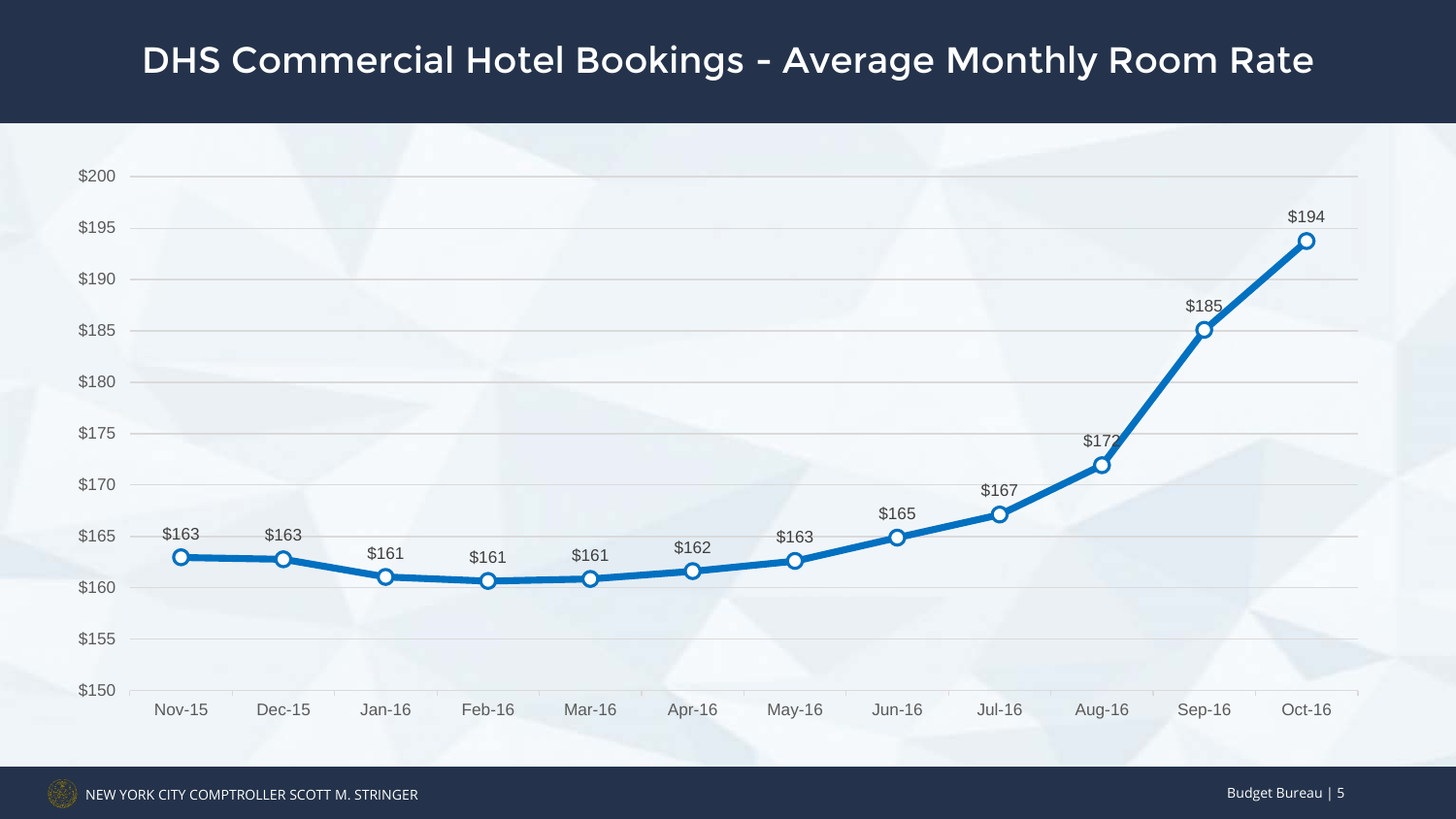# The Growing Impact of Rising Room Rates on Overall DHS Commercial Hotel Expenses

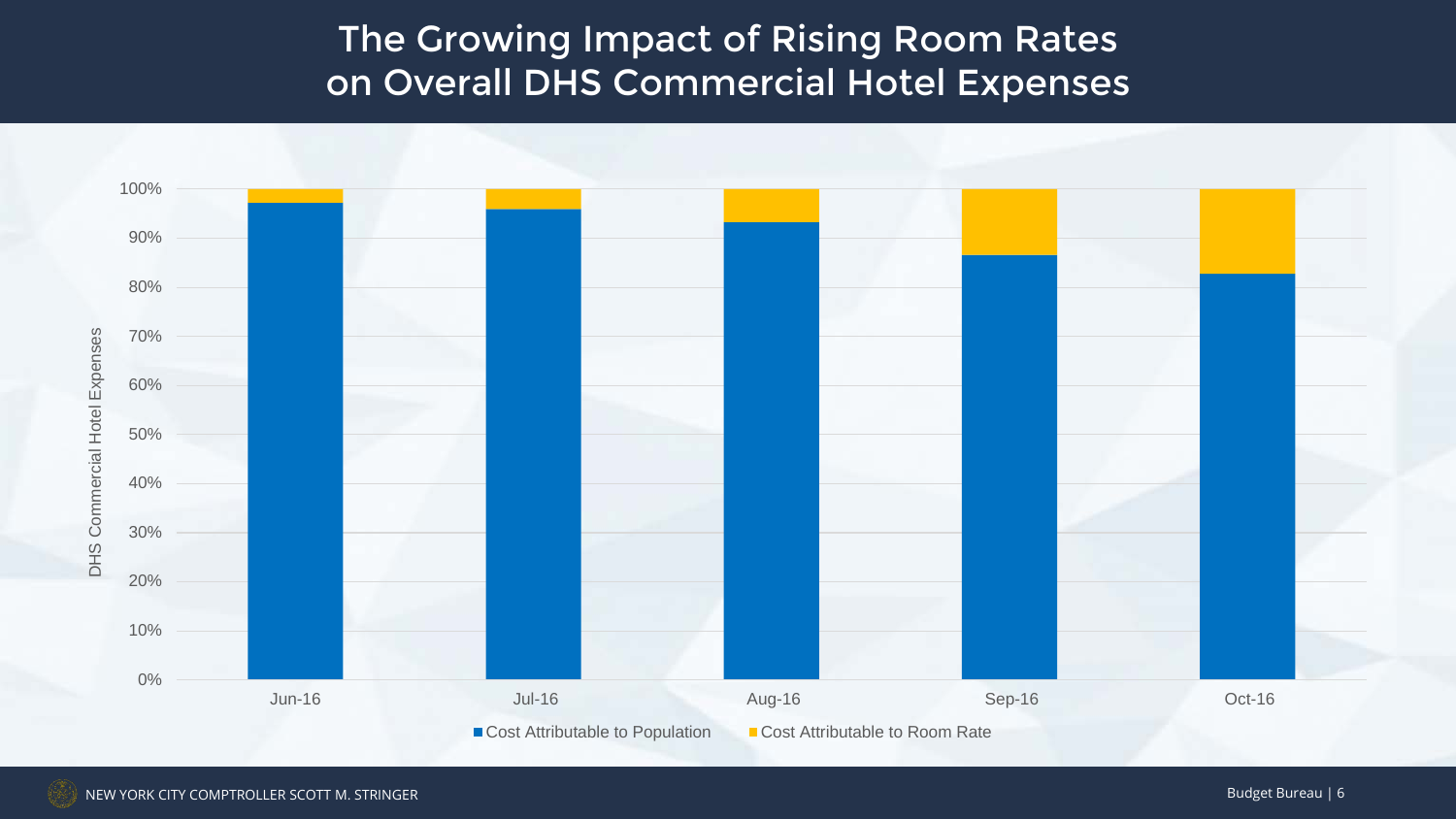# The Growing Impact of Rising Room Rates on Overall DHS Commercial Hotel Expenses

▶ Point to Point Comparison:

| <b>Date</b> | <b>Total Rooms Booked</b> | <b>Total Cost per Day</b> | <b>Average Cost per Day</b> | <b>Estimated Population</b> |
|-------------|---------------------------|---------------------------|-----------------------------|-----------------------------|
| 11/1/2015   | 324                       | \$51,946                  | \$160.33                    | 696                         |
| 10/31/2016  | 2,069                     | \$399,604                 | \$193.14                    | 5,881                       |
| % Increase  | 538.6%                    | 669.3%                    | 20.5%                       | 745.1%                      |

- There were over 425,000 room bookings over the course of the study period.
- $\triangleright$  The total expense from 11/1/15 10/31/16 was \$72.9 million.
- The highest room rate was \$629/night at a hotel near Times Square. DHS booked a block of 30 rooms at this rate for stays on 9/19/16 and 9/20/16.
- There were a total of 815 room bookings for \$400/night or higher in two midtown hotels.
- The City is foregoing more than \$8 million in taxes and fees for the commercial hotel rooms that were booked during the one year study period.